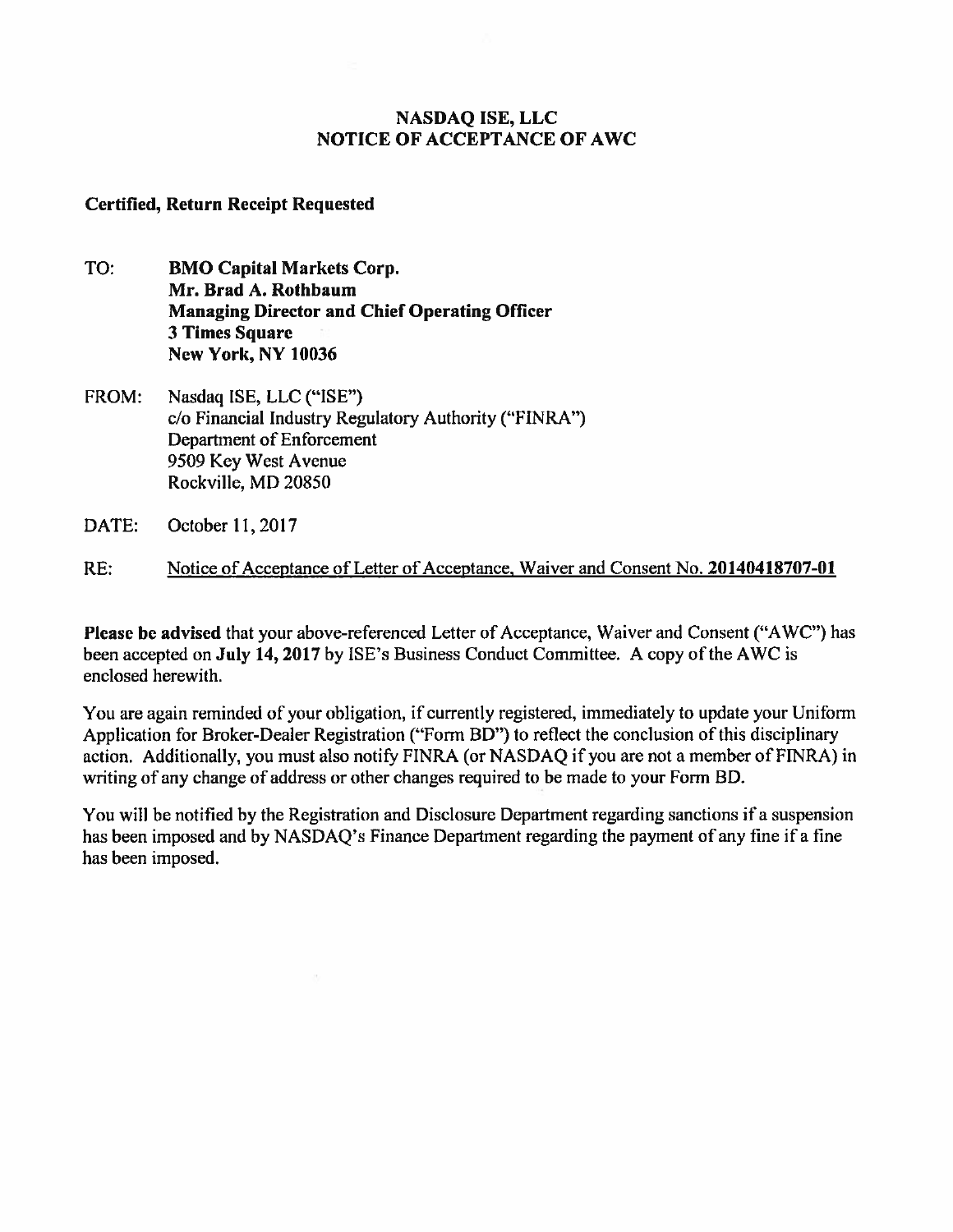**BMO Capital Markets Corp. Page 2** 

**If you have any questions concerning this matter, please contact Elyse D. Kovar, Senior Counsel, at (646) 430-7050.** 

WA اسه

**Robert A. Marchman Executive Vice President**  $\phi$  bepartment of *Enforcement* Signed on belalf of NASDAQ ISE

**Enclosure** 

**FINRA District 10 - New York Michael Solomon Senior Vice President and Regional Director (Via email)** 

**Counsel for Respondent Ben A. Indek Morgan, Lewis & Bockius LLP 101 Park Avenue New York, NY 10178**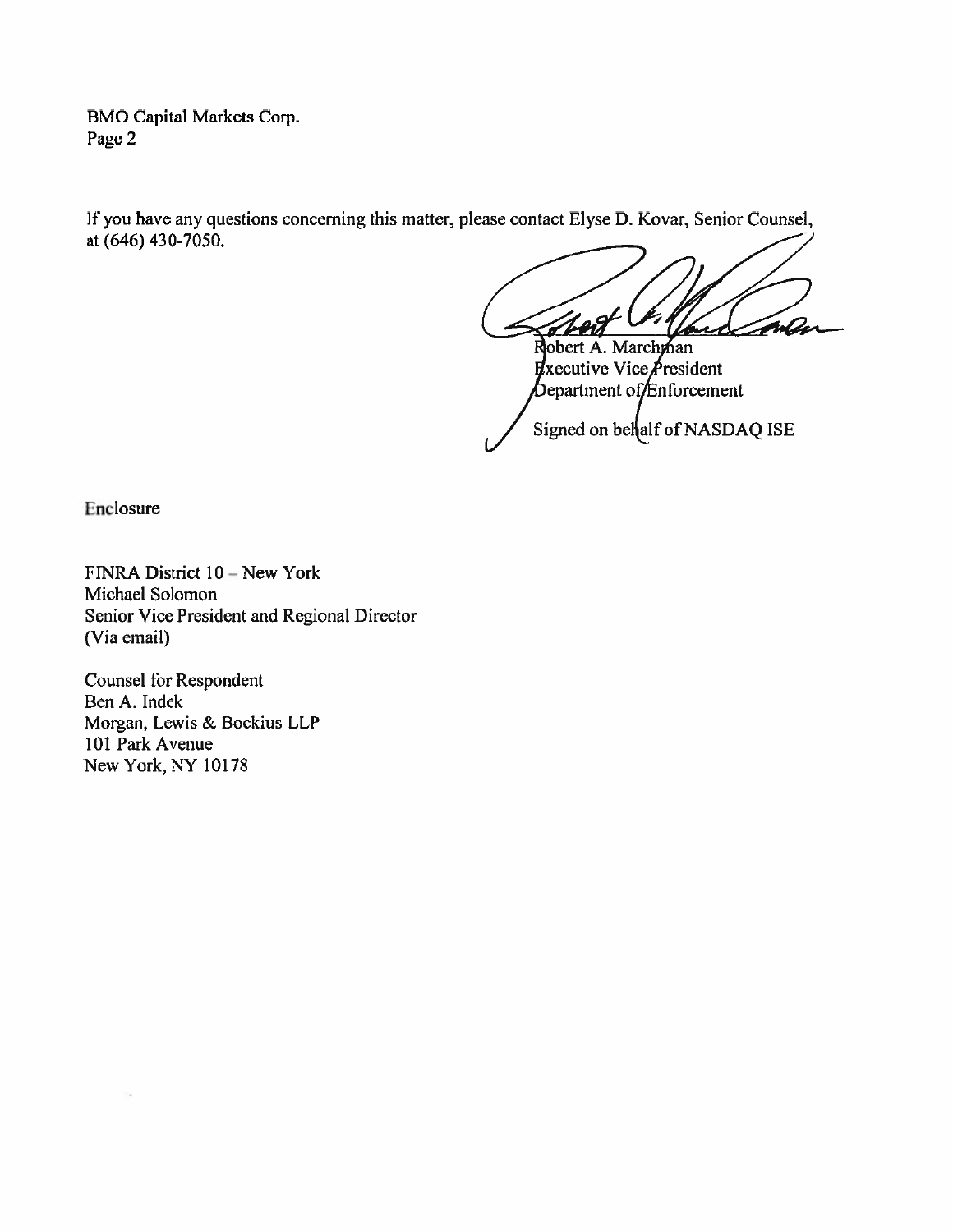**NASDAQ ISE, LLC Attn: John Zecca, Chief Regulatory Officer 60 Broad Street, 26th Floor New York, NY 10004** 

**Re: LETTER OF ACCEPTANCE, WAIVER AND CONSENT File No. 20140418707 BMO Capital Markets Corp. (CRD No. 16686)** 

**Chief Regulatory Officer and Business Conduct Committee Members:** 

**Pursuant to ISE Rule 1603, BMO Capital Markets Corp. ("BMOC' or the "firm") submits this Letter of Acceptance, Waiver, and Consent ("AWC") to the NASDAQ ISE, LLC, formerly known as International Securities Exchange, LLC ("ISE" or "Exchange") to propose a settlement of the alleged rule violations described in Section II below. This AWC is submitted to resolve this proceeding and on the condition that, if accepted, ISE will not bring any future actions against BMOC based on the same alleged violations.** 

**BMOC understands that signing this AWC is a voluntary action on its part and that the AWC will not resolve this matter unless and until it has been reviewed and accepted by both the Chief Regulatory Officer ("CRO") and then the Business Conduct Committee ("BCC"), who must decide if it is appropriate in view of the facts and allegations involved. BMOC also understands that if either the CRO or the BCC decides to decline this AWC, it will not be used against BMOC to prove that any violations occurred.** 

**BMOC understands that if this AWC is accepted by both the CRO and the BCC, it will become a part of its permanent disciplinary records and may be considered in any future actions brought by the ISE. BMOC also understands that its experience in the securities industry and any disciplinary history may be factors which the CRO and BCC will consider in deciding whether to accept this AWC. That experience and disciplinary history includes the following:** 

- **BMOC has been a member of ISE since July 19, 2010, and its registration remains in effect.**
- **BMOC has no relevant disciplinary history.** 
	- I. **Waiver of P**►**ocedural Rights**

**BMOC is advised of, and specifically and voluntarily waives, the following rights which are granted by the ISE's disciplinary rules:** 

- **1. to have a Statement of Charges filed identifying the violations alleged in this matter;**
- **2. to be notified of the Statement of Charges and have the opportunity to answer the allegations in writing;**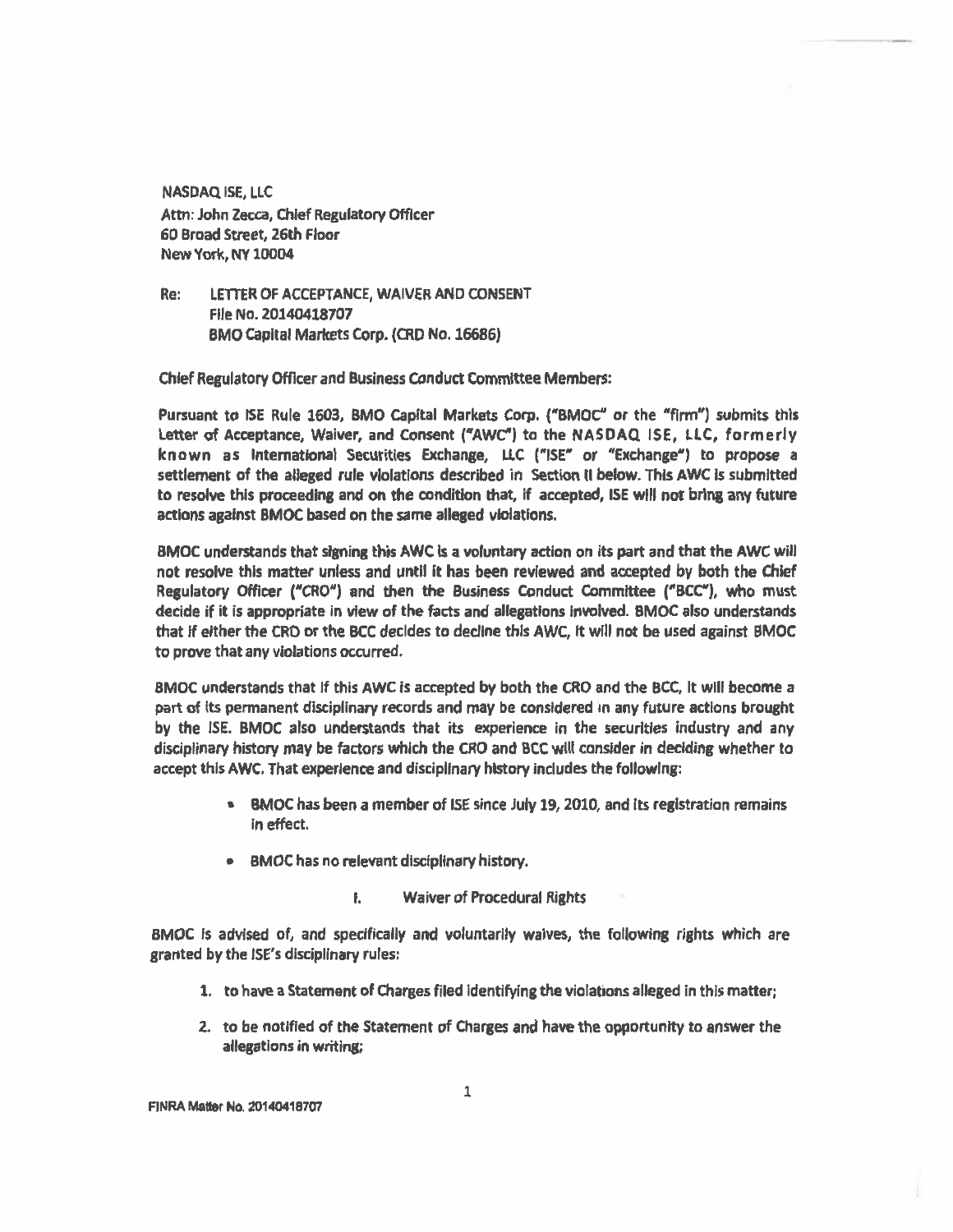- **3. to defend against the allegations in a hearing before a Panel consisting of a professional hearing officer and two members of the BCC and to be represented by an attorney at the hearing;**
- **4. to have a written record of the hearing made and a written decision issued by the Panel; and**
- **5. to appeal any such decision to the ISE's Board of Directors, then to the U.S. Securities and Exchange Commission and to a U.S. Court of Appeals.**

**BMOC further waives any provision of the ISE's disciplinary and other rules that may be Interpreted as prohibiting any ISE staff member from advising the CRO and BCC in their decision as to whether to accept this AWC.** 

### ii, **Acceptance and Consent**

### **Overview**

In **FINRA Matter No. 20140418707, on behalf of the Exchange, the Financial Industry Regulatory Authority's ("FINRA") Options Regulation group ("Options Regulation") of the Department of Market Regulation (the "staff") conducted a review of BMOC's compliance with applicable federal securities laws and regulations and Exchange rules regarding: (I) options order entry during the period between October 2008 and June 2014 ("Review Period I"); and** (H) **options order exposure, options order entry, and related supervision during the period between January 2012 and May 2012 ("Review Period II"), including ISE Rules 400, 401, 712(a), 713(c), 716(e), 717(e), and 1400(a); and Section 17(a) of the Securities Exchange Act of 1934, as amended (the "Exchange Act"), and Rule 17a-3 thereunder.** 

**Applicable Exchange rules require that, when accepting an order, a member must obtain and record an appropriate account type or origin code in each order record and as an order detail when entering orders into the Exchange's systems to indicate the kind of account for which the order will be executed and cleared. Each options market has its own origin codes, but at a minimum, all have codes to indicate that an order is being executed for a customer, a firm, or a market maker. Origin codes are important because, among other things, they affect the accuracy of the firm's order records and the Exchange's audit trail, which may inadvertently impact the priority of order execution and the Exchange's surveillance for compliance with Exchange rules and federal securities laws. In addition, origin codes must be accurate as part of ensuring that trades are reported to the Options Clearing Corporation ("OCC') with accurate trade details.**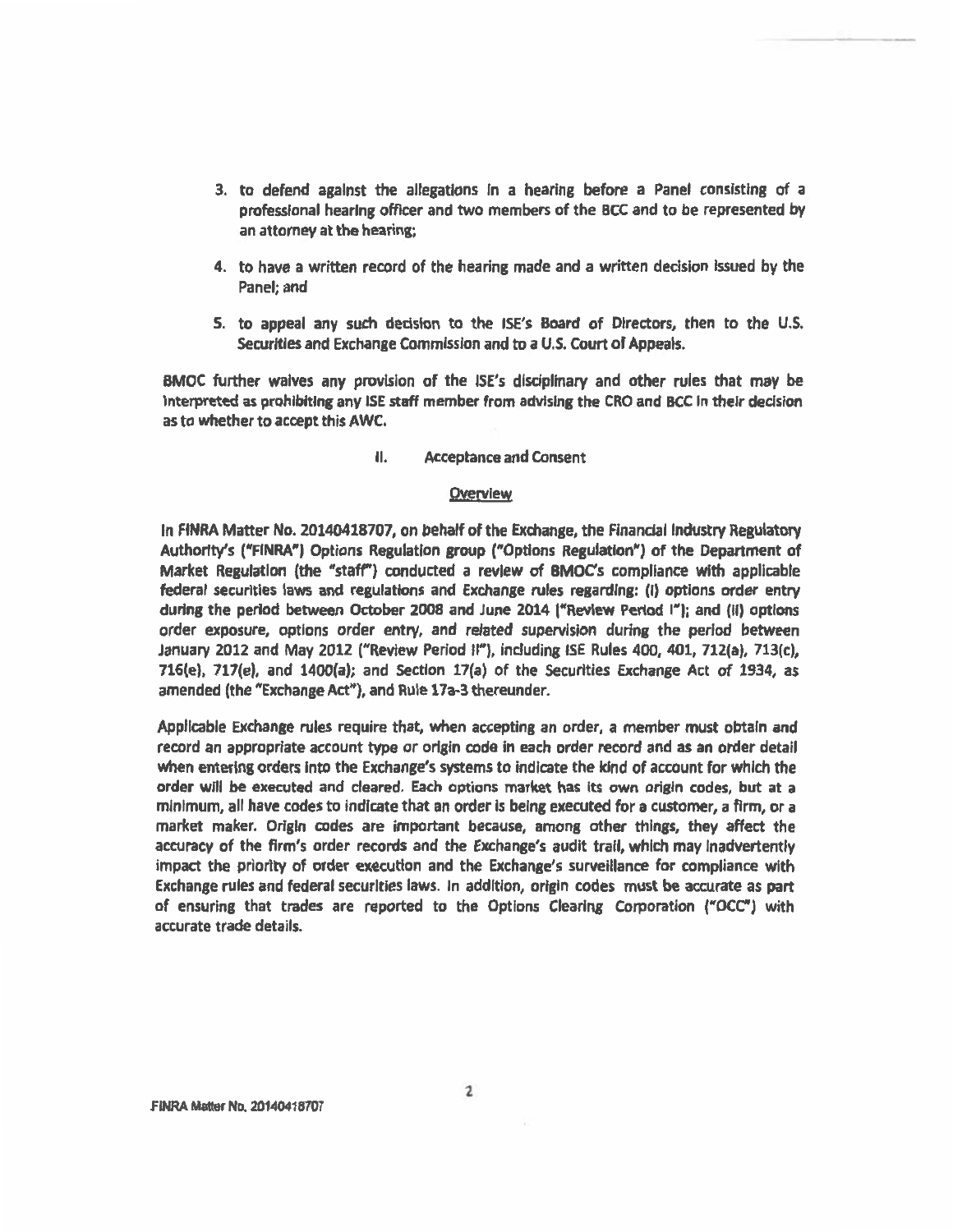**The staff found, based on its Investigation of activity during Review Periods I and II, that BMOC had violated certain Exchange rules and federal securities laws when entering and executing certain orders on behalf of the Firm's clients, in that the Firm had entered over 2,000 orders, representing over one million contracts, with incorrect origin codes and sent those orders to multiple U.S. options exchanges, including the Exchange, through an order entry system used by the Firm, resulting in; (1) transactions executed by the Firm that may have traded ahead of other orders entitled to execution priority; (ii) potential adverse impact to the execution price and quantity of other market participants' orders; (iii) an inaccurate audit trail and inaccurate order records; (Iv) trades being reported to OCC with inaccurate trade details; and (v) an adverse Impact to the Exchange's ability to surveil for and detect potential violations of Its rules and of federal securities laws. In addition, during Review Period H, the Firm failed to property expose the "Customer" side of a crossing order to allow for the possibility of price improvement In approximately 101 instances, representing a total of 40,056 contracts, and had related supervisory deficiencies as discussed herein.** 

**As a result of staff's review, it was determined that during Review Periods I and II, as set forth below, BMOC violated ISE Rules 400, 401, 712(a), 713(c), 716(e), 717(e), and 1400(a); and Section 17(a) of the Exchange Act, and Rule 17a-3 thereunder.** 

**BMOC hereby accepts and consents, without admitting or denying the allegations, to the entry of findings by the ISE of the following acts and violations:** 

#### **Inaccurate Origin Codes**

- **1. Pursuant to ISE Rules 1400(a), and 712(a) and 713(c), orders entered into the Exchange system,: must include trade information, such as account origin code information, in such form as may be prescribed by the Exchange Among other things, the origin code determines the order's execution priority and is part of the audit trail data for every transaction.**
- **2. During Review Period I, BMOC entered approximately 487 orders, representing**  approximately 183,674 contracts, with incorrect origin codes, and routed those orders **through another broker-dealer's execution management system to multiple exchanges, including the Exchange. These order marking errors were due to human error by Firm traders** In **manually entering incorrect origin codes in a system which did not have hardcoded settings in place at the time-**
- **3 During Review Period II, BMOC mismarked approximately 1,578 different orders, representing approximately 921,347 contracts as "Firm" for Customer or BD Customer accounts, and routed those orders through another broker•dealer's execution management system to multiple exchanges, including the Exchange. These order mismarkings occurred while the Firm was transitioning to become self-clearing, and were limited to orders entered into one specific broker-dealer's execution management system**

**FINRA Matter No. 20140418707**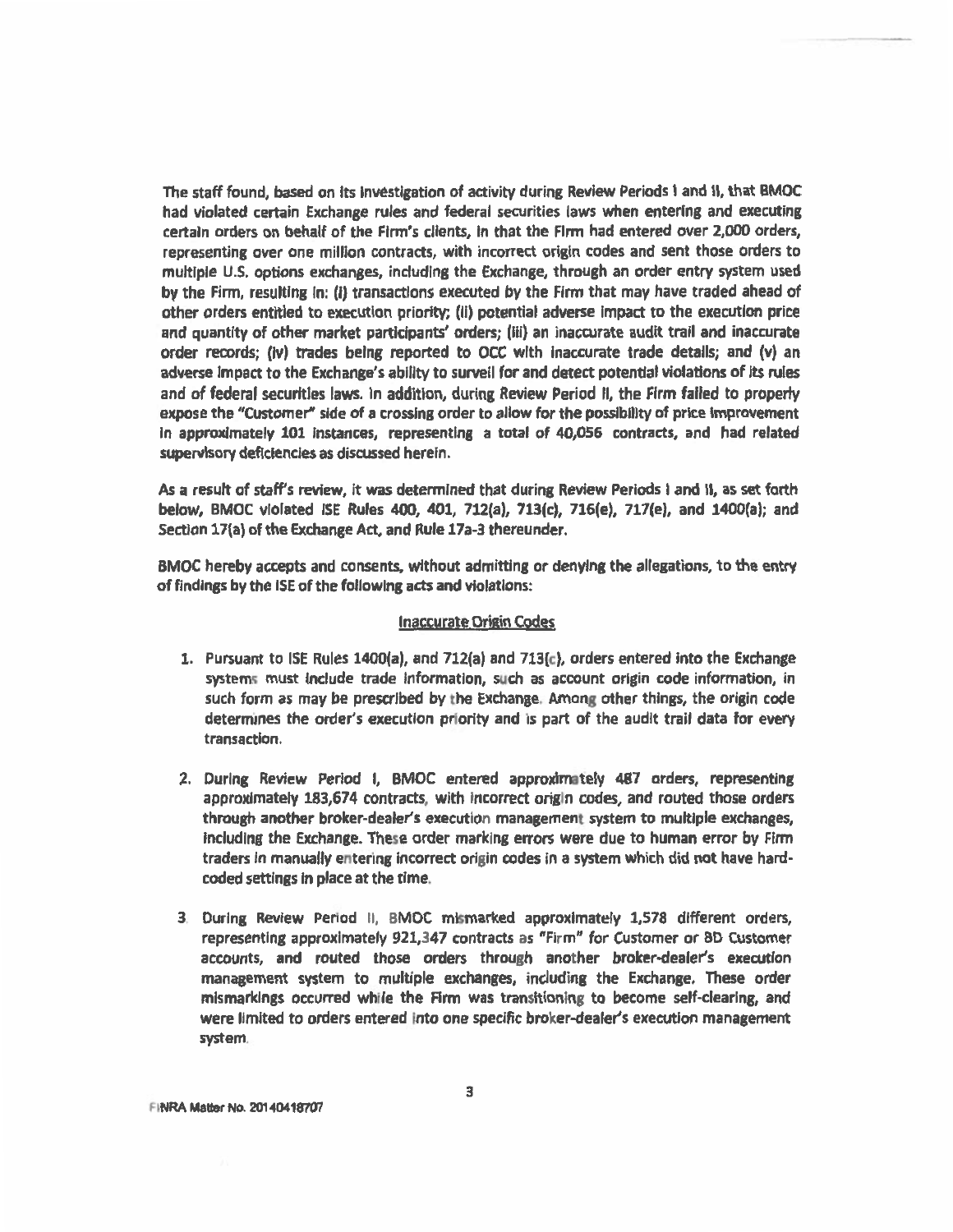- **4. Of the total mismarked contracts by BMOC during Review Periods I and 11, approximately 18.75% were executed on the Exchange.**
- **5. Each instance in which BMOC executed an order with an incorrect origin code could have had adverse consequences, such as creating inaccurate order records, creating an inaccurate audit trail, inadvertently impacting the priority of order execution, reporting trades to OCC with inaccurate trade details, and adversely impacting the Exchange's ability to surveil for and detect potential violations of its rules and federal securities laws.**
- **6. By marking orders with the wrong origin code during Review Periods I and Ii, BMOC violated the following rules:**
- **(a) Section 17(a)(1) of the Securities Exchange Act of 1934 and SEC Rule 17a-3(a)(6)(i) thereunder requiring Options Participants to create a memorandum of each order, and any other instruction, showing the terms and conditions of the order;**
- **(b) ISE Rule 400, which requires every Member to engage In acts or practices consistent with Just and equitable principles of trade.**
- **(c) ISE Rule 401, which requires Members to ensure that the transaction of business complied with the Exchange Act, ISE rules, and OCC rules.**
- **(d) ISE Rule 1400(a), which requires every Member to make and keep records as prescribed by 15E and by the Exchange Act and rules thereunder.**
- **(e) I5E Rules 712(a) and 713(c), which require Members to submit trade information in such form as may be prescribed by the Exchange in order to allow the Exchange to properly prioritize and match orders, and report resulting transactions to the OCC for clearance.**

### **order Exposure Violations**

- **7. Pursuant to ISE Rules 716(e) and 717(e), options participants are required to expose customer orders for price improvement before executing as agent.**
- **8. During Review Period 11, the Firm failed to properly expose the "Customer" side of a crossing order to allow for the possibility of price improvement In approximately 101 instances, representing a total of 40,056 contracts, on multiple exchanges, of which approximately 1,094 contracts were executed on the Exchange.**
- **9. By falling to properly expose the Customer side for the potential of price improvement on orders executed on the Exchange, BMOC violated Exchange Rules 716(e) and 717(e).**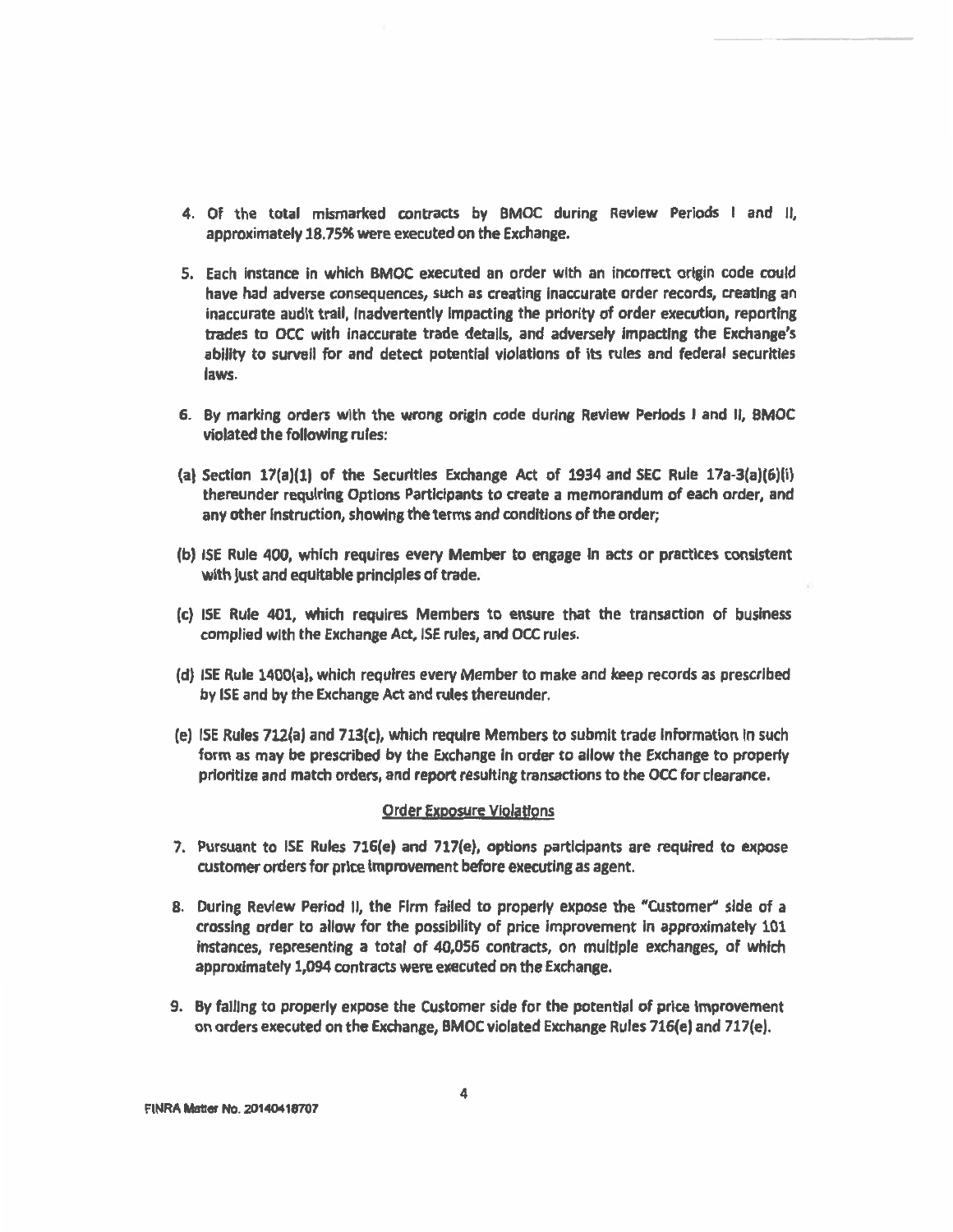### **Supervision**

- 10. ISE Rule 401 requires Members to supervise persons associated with the Member as to assure compliance with the Exchange Act, the Constitution or the Rules of the Exchange, and OCC rules Insofar as they relate to the reporting or clearance of any Exchange Transaction, or any written interpretation thereof.
- 11. During Review Period II, BMOC violated ISE Rule 401 by failing to have adequate supervisory systems and controls in place, including written supervisory procedures and separate systems of follow-up and review, which were reasonably designed to achieve compliance with the Exchange's origin code and order exposure requirements. The Firm failed to adequately train its employees on applicable rules governing origin codes, and the Firm's traders had not sought input from compliance or legal personnel regarding the proper marking of orders. Moreover, during Review Period II, the Firm had no procedures to achieve compliance with Exchange order exposure rules. It was only after notice from regulators that BMOC had *been* alerted to Its violations, and BMOC thereafter promptly took steps to develop and implement relevant systems, trainings, and procedures.
- BMOC hereby consents to the ISE imposing on it, at a maximum, the following sanction:

**A censure and a fine in the amount of \$350,000, of which \$37,100 shall be paid to ISE (\$3Z813 for origin code errors and related supervisory failures, and \$4,287 for order exposure and related supervisory failures).** 

Acceptance of this AWC is conditioned upon acceptance of similar settlement agreements in related matters *between* the Firm and each of the following self-regulatory organizations: NASDAQ PHLX LLC; Bats BZX Exchange, Inc.; NASDAQ BX, Inc., on behalf of the Boston Options Exchange; The NASDAQ Options Market LLC; NYSE MKT LLC; and NYSE Arca, Inc.

- Ill. Corrective Action and Other Matters
- 1. If this AWC is accepted by the BCC, ISE wilt take no further action against BMOC respecting the matters that are the subject of this AWC. If this AWC is rejected by the BCC, the matter shall proceed as though the letter had not been submitted. **The** BCC's decision to accept or **reject** this AWC shall be final, and BMOC may not seek review thereof.
- 2. BMOC may attach to this AWC any statement it wishes to have the CRO and BCC consider in deciding whether to accept It, although it may not deny the existence of the violations or make any other statements inconsistent with the AWC.
- **3. BMOC agrees to pay the monetary sanctions imposed** on it upon notice that this AWC has been accepted and that such payment is due and payable, and has attached the election form showing *the* method by which it proposes to pay any fine imposed.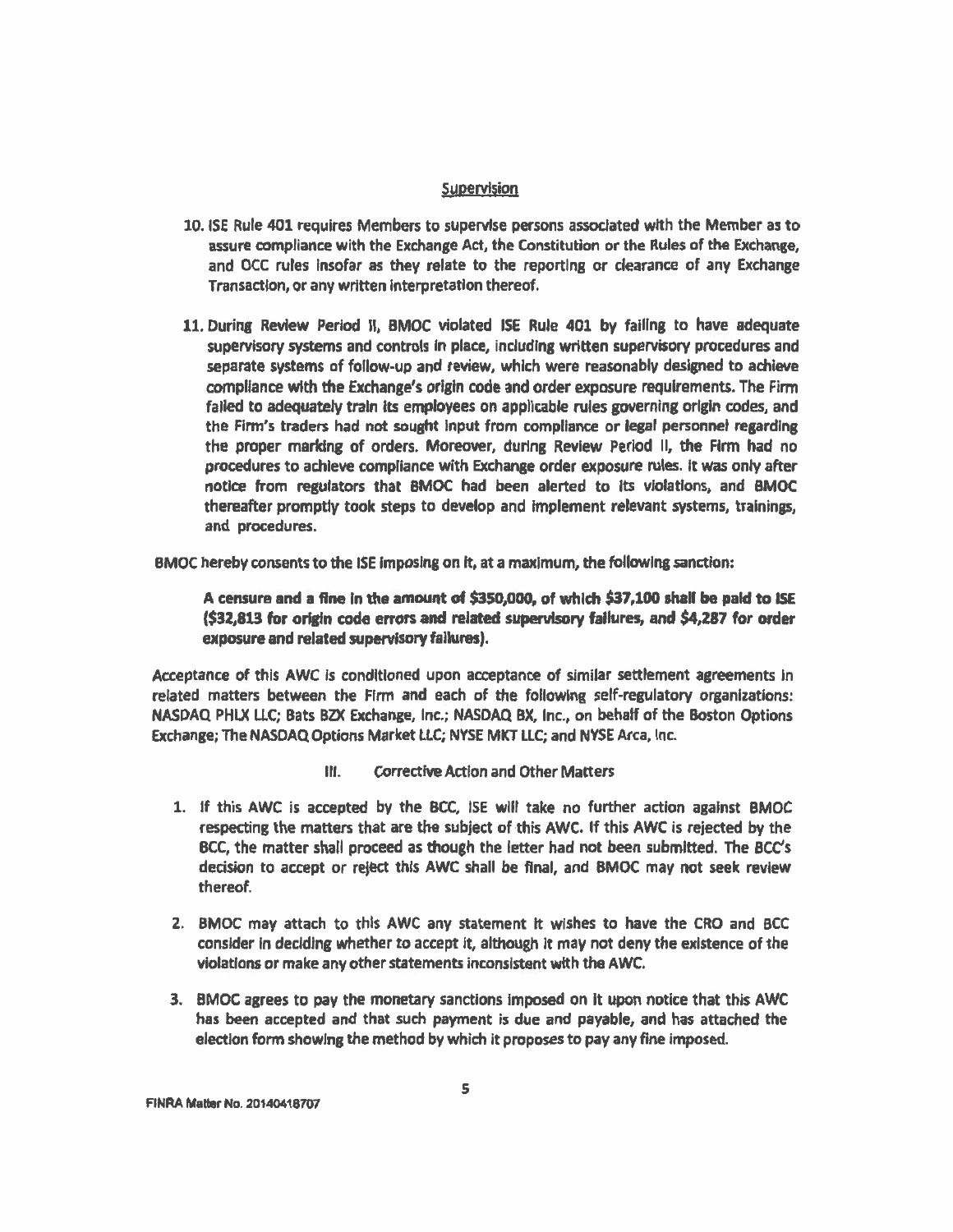**4. BMOC understands that ISE wilt make such public announcement concerning this agreement and the subject matter thereof as ISE may deem appropriate.** 

BMOC certifies that it has read and understands all of the provisions of this AWC and has been given full opportugity to ask questions about **It; and that no offer, threat, inducement**, or promise of any kind has been made to induce BMOC to submit it.

**BMO Capital Ma** fets G By: Brad A. Rothbaum **Name: Chief Operating Officer Title: BMO Capital Markets Corp, lane, 74J 14 Date:**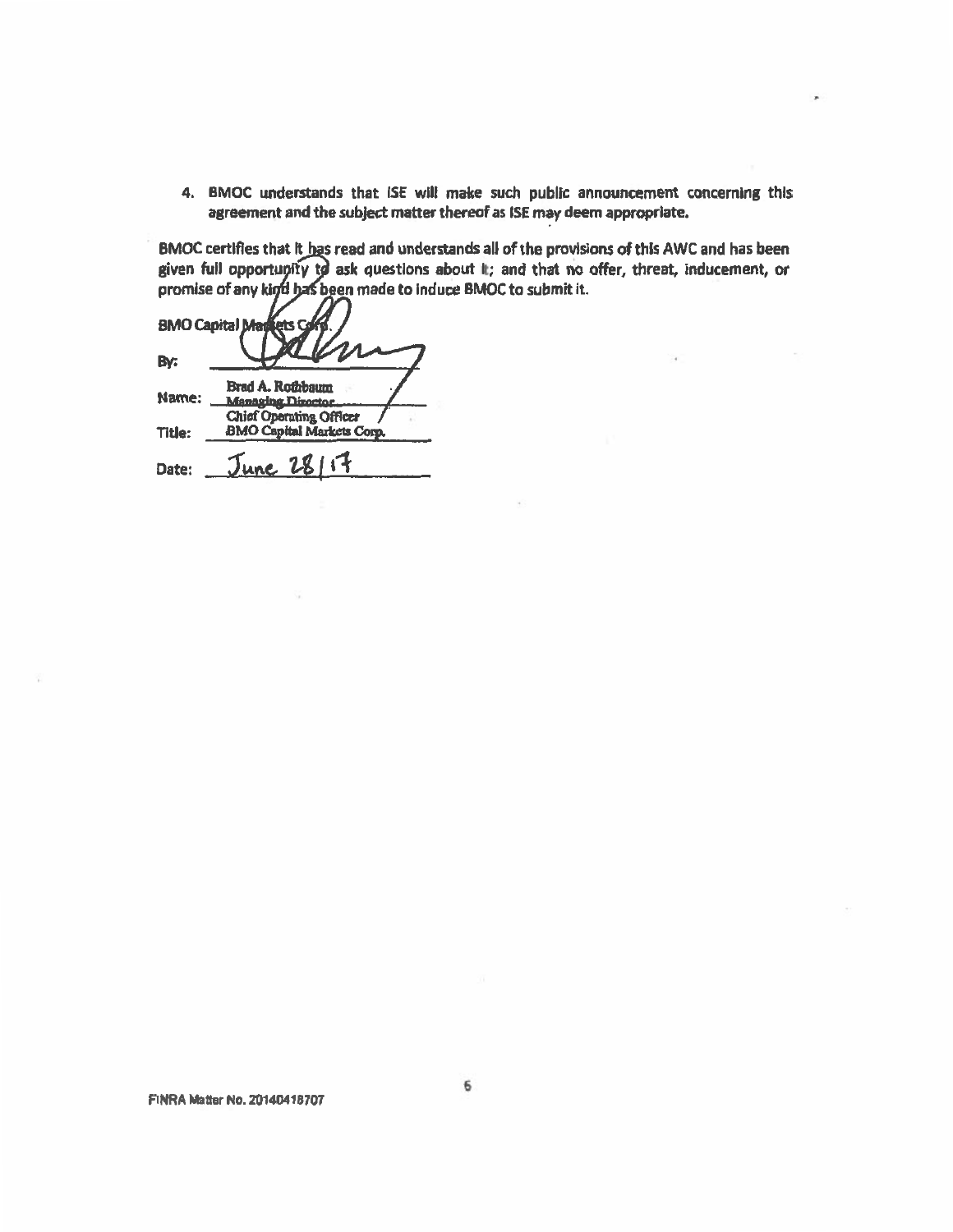### **THIS SECTION RESERVED FOR EXCHANGE USE ONLY**

**Date**   $7/14/17$ 

**Decision of the ISE Chief Regulatory Officer: Accept )** Decline  $\pi$ n $\sim$ fohn Zecca

Chief Regulatory Officer

Decision of the ISE Business Conduct Committee: **Accept** Decline

Date / 1+//7<br>Date / 1+//7<br>John 24cca

**For the Business Conduct Committee** 

**7**